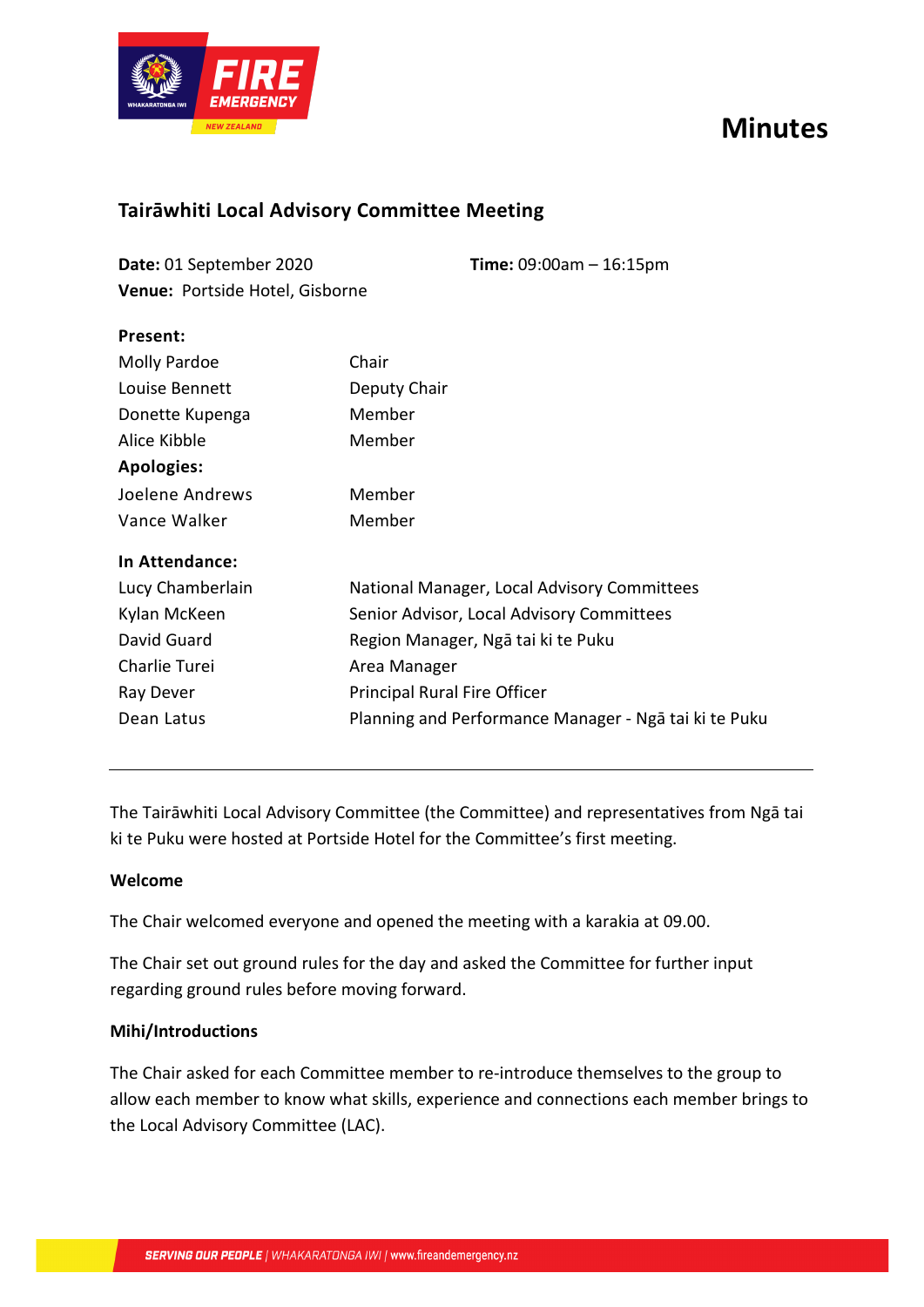The Chair then stated the purpose for the day which is to complete the draft workplan and develop a draft engagement plan.

#### **Workplan**

The Committee were led by the National LAC team to successfully complete their 2020/21 annual workplan.

#### **Stakeholder Engagement**

The Committee mapped its community stakeholders and the existing connections/relationships that each member has in relation to the community sector.

The Committee also considered the risks in Tairāwhiti and identified the following risks and challenges: climate change, isolation, infrastructure – in particular water and the lack of reticulated water across their area, large visitor numbers during holiday periods, seasonal workers, new migrants and poor housing.

Due to the meeting finishing, the Committee agreed to meet virtually on September 17<sup>th</sup> to agree on priority groups and engagement during the 2020-21 year.

At this meeting, the Committee agreed on the following prioritiy groups and sectors:

- **Iwi/hapū**
- **Volunteers**
- **Forestry**
- **Rural and agriculture**
- **Community well-being and safety**

The Committee also agreed on a quarterly approach for engagement during the 2020-21 year.

#### **Closing comments**

The Committee thanked the National LAC team for a well-informed and presented hui/meeting acknowledging the foundations on which to build relationships with local leaders and Fire and Emergency.

The meeting closed at 16:15pm.